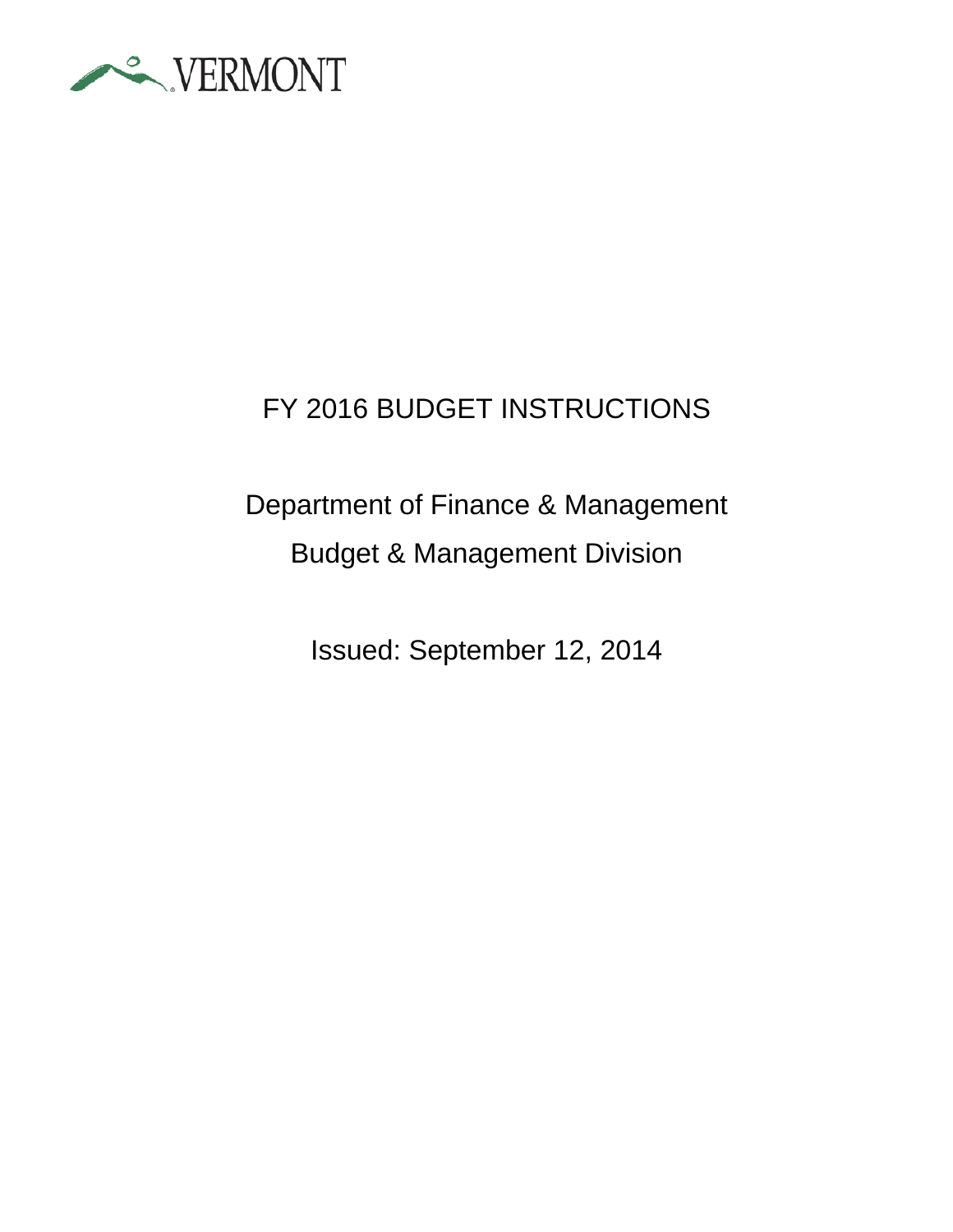| 1. Funding Levels: 3                                                              |  |
|-----------------------------------------------------------------------------------|--|
|                                                                                   |  |
|                                                                                   |  |
|                                                                                   |  |
|                                                                                   |  |
|                                                                                   |  |
|                                                                                   |  |
|                                                                                   |  |
|                                                                                   |  |
|                                                                                   |  |
|                                                                                   |  |
|                                                                                   |  |
|                                                                                   |  |
|                                                                                   |  |
| 8. New positions:                                                                 |  |
| 9.Budget Development Form and Interdepartmental Transfer / Federal Receipts Form: |  |
|                                                                                   |  |
|                                                                                   |  |
|                                                                                   |  |
|                                                                                   |  |
|                                                                                   |  |
|                                                                                   |  |
|                                                                                   |  |

#### **Attachments:**

| Attachment A: Strategic Overview/Program Profile/Performance Information14 |  |
|----------------------------------------------------------------------------|--|
|                                                                            |  |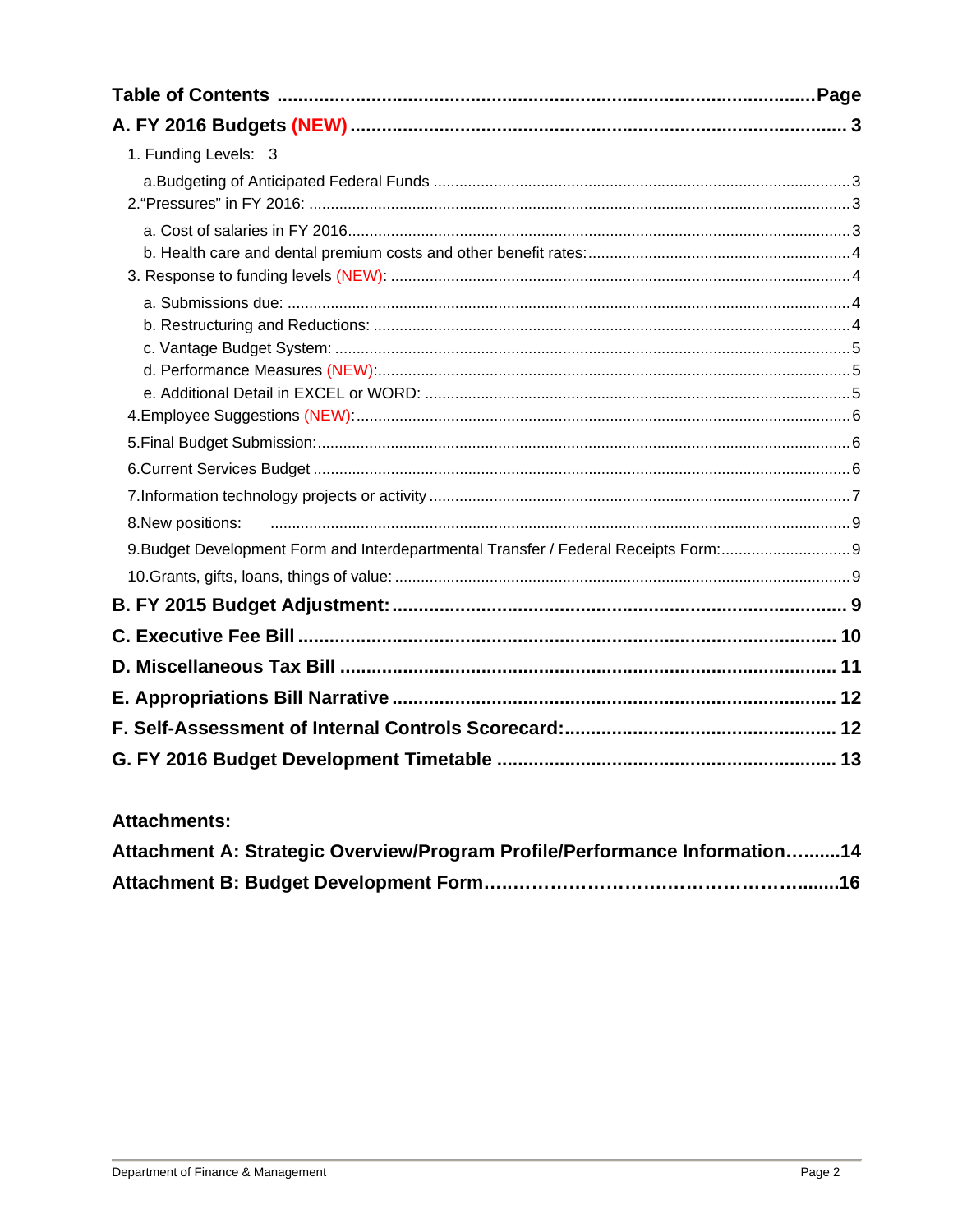## **A. FY 2016 Budgets (NEW)**

These budget instructions offer guidance in preparing responses to the budgetary challenges facing us in FY 2016 and beyond. **They ask for responses to two funding targets for FY 2016. One set at a decrease of 5% from FY 2015 General Fund levels as adjusted by the August 13, 2014 rescission adopted by the Joint Fiscal Committee and one set at level funding from FY 2015 General Fund levels as adjusted by the August 13, 2014 rescission. Departments are also expected to absorb the annualization of the FY 2015 Pay Act.** In addition, your Budget submissions, to the degree possible, should be consistent with your Strategic Plan.

Summary Responses must be approved by the Agency Secretary and Commissioner or the exempt head of your Department or Office, and **must be submitted electronically to the Governor, through the Secretary of Administration using the mail folder (**adm-budget@state.vt.us**) by October 10, 2014.** (See the "FY 2016 Budget Development Timetable" at end of this document for a complete list of due dates.) **NEW: Responses will be submitted on the "Budget Development Form" – Attachment B of this document. This form can be supplemented with a narrative as appropriate.**

## *1. Funding Levels:*

All FY 2016 programs, services and activities must be designed to be affordable within the specified funding levels. If you have any questions about your FY 2016 General Fund target amount, please consult your budget analyst.

Special fund and Tobacco Settlement Fund spending authority should be set in-line with available revenues.

#### **a. Budgeting of Anticipated Federal Funds**

As always, federal funding should be conservatively estimated, cognizant of current Federal actions and prospects. **In this upcoming year, however, please be particularly mindful of any potential reductions to your federal grants. Do not assume that federal reductions will be covered with increased General Funds; rather, you should assume that these programs will not be replaced unless you can demonstrate they meet a critical State policy goal.** 

If your budget reflects reduced federal activity, it is expected that there will be a corresponding reduction in associated limited service positions and administrative expenses.

## *2. "Pressures" in FY 2016:*

There may be many routine expenditure pressures that must be covered within your funding targets, such as the July 1, 2014 cost of living adjustment and step increases that are expected to take place during FY 2015. Other potential factors include general inflation; specific cost centers experiencing elevated price increases; other contractual increases; growing caseloads and workload demands; and reductions in federal funding.

### **a. Cost of salaries in FY 2016**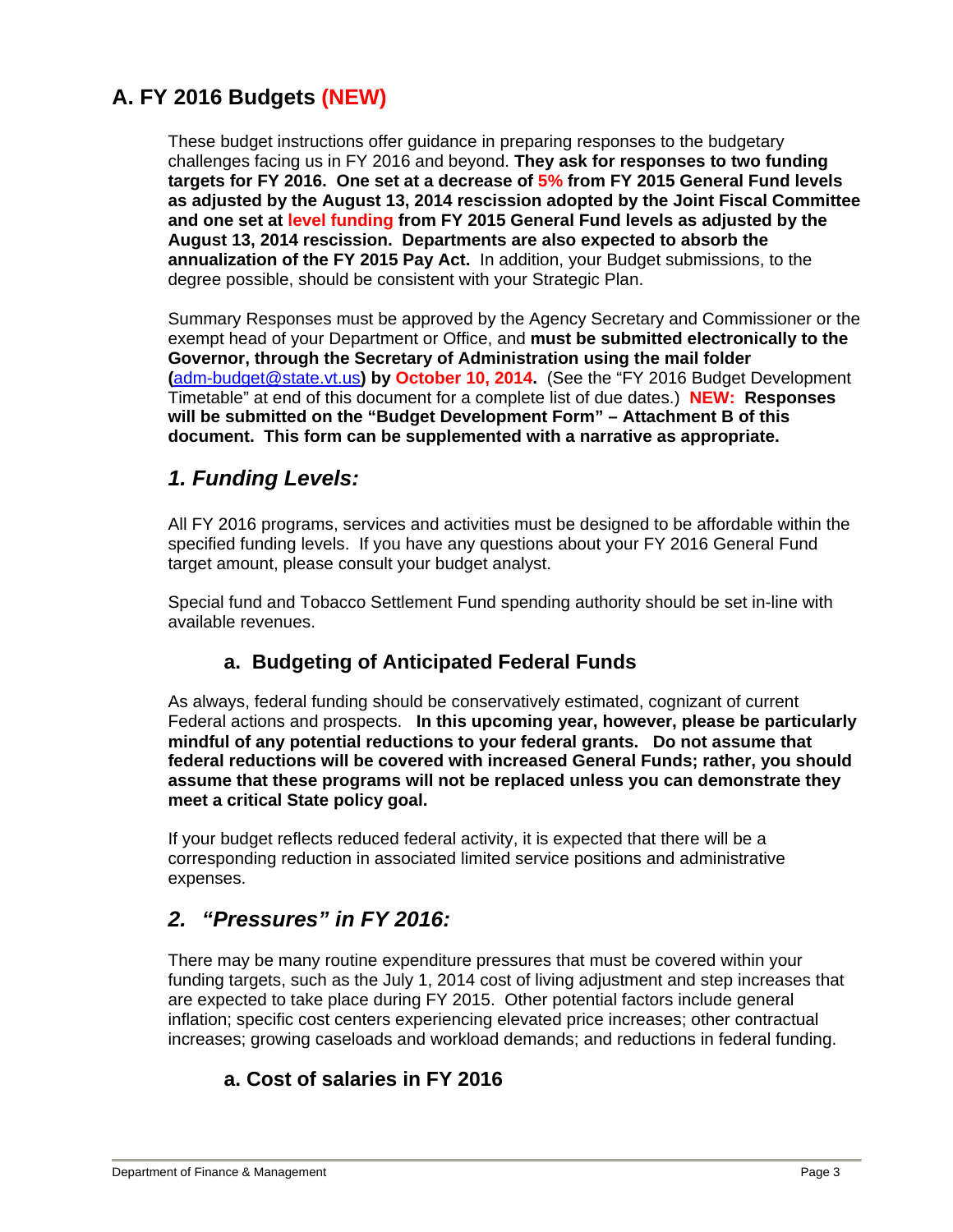Under Vermont's budgeting convention, for the FY 2016 budgets, the Vantage budget system reflects the annualized cost of the July 2014 cost of living adjustment and step increases that are expected to take place during FY 2015. As usual, the salary changes that are expected to take place DURING FY 2016 are handled separately (i.e., under the Pay Act) and are not to be included in your budget request.

#### **b. Health care and dental premium costs and other benefit rates:**

We will centrally install the benefit rates on the Vantage budget system for FY 2016 benefit calculations. We have not yet determined new retirement or benefit rates. At this time, you should assume no change to those rates. We will notify you promptly when the retirement and benefits rates have been determined.

## *3. Response to funding levels (NEW):*

#### a. **Submissions due:**

**Your submissions are due and must be submitted electronically to the Governor, through the Secretary of Administration using the mail folder (**adm-budget@state.vt.us) **by October 10, 2014. Please use the "Budget Development Form" included here as Attachment B for your submission. Linda Morse will contact you shortly to schedule meetings with Commissioner Reardon**. Responses must be approved by your Commissioner or the exempt head of your Agency, Department or Office.

## **b. Restructuring and Reductions:**

In developing your budget, elimination and/or reductions to on-going programs may be necessary to achieve base savings sufficient to place the budget on a sustainable path for the future. Any combination of proposals may be considered.

**Please itemize the restructuring, elimination and reductions in programs, services, staffing, activities, etc. necessary to meet the FY 2016 targets.** A major focus of your additional documentation should be an explanation of the elimination and/or changes in programs, services, staffing and activities that will be needed in order to function within the assigned FY 2016 funding levels assigned.

Preference should be given to the elimination of entire program(s) and/or service(s) rather than across-the-board reductions that jeopardize the stability and sustainability of multiple programs and/or services.

Please consider whether any proposed reductions can begin in FY 2015, so that the programmatic changes will be in effect for the entire FY 2016. Please use the FY 2015 Budget Adjustment Bill for this purpose.

Finally, list the order in which you would restore programs, services, etc. if your funding were to increase, and explain your rationale for the prioritization of your list.

Agencies and Departments may shift funding among programs and organizational units to best accomplish their mission and goals, as long as impacts are clearly identified.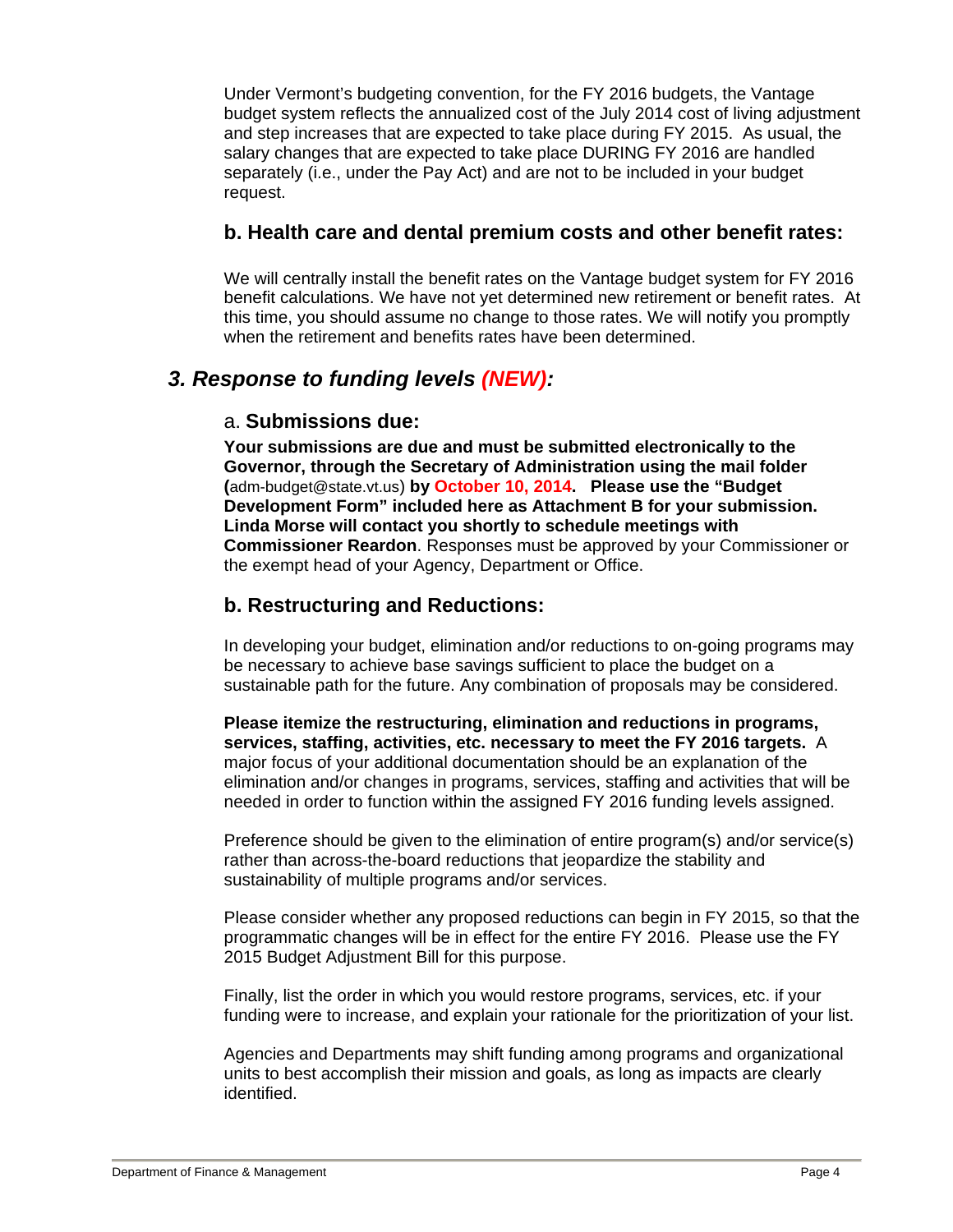## **c. Vantage Budget System:**

Vantage system instructions are available on the Finance & Management website at: http://finance.vermont.gov/state\_systems/vantage.

Vantage system training will be held on September 17, 2014 for users that need a refresher and September 19, 2014 for new users. Training is mandatory for new Vantage users.

Departments should advance their budget requests in Vantage as far as possible before their meeting with the Finance Commissioner; however, completed Vantage entry is not required for the meeting.

#### **d. Performance Measures (NEW):**

Each year, departments are expected to present to the appropriations committees summary information related to their strategic overview, program profile, and performance information, as required under 32 VSA §307(c). The Department of Finance and Management has annually provided a template (Attachment A) format for such presentation, for your convenience. Departments, however, have had flexibility to develop their own presentation of program and performance information.

#### For the FY 2016 budget cycle, **in addition to departments' individual**

**presentations described above**, and in accordance with 2014 Act 186 (An act relating to reporting on population-level outcomes and indicators and on programlevel performance measures), departments – and specific appropriations -- will incorporate performance measures into the Vantage system. Department Performance Accountability Liaisons (PALs) have been working with the Chief Performance Officer, Sue Zeller, and have selected programs to be included in the Vantage system. Department business offices should work with their budget analyst and PALs on the programs that will be included in Vantage. The Vantage instructions will include more detailed information on how to set up performance measures in the system, and how to enter the related data.

### **e. Additional Detail in EXCEL or WORD:**

In addition to the Vantage budget materials, please provide additional detail and backup to your submission in the EXCEL "Budget Development Form" form and a WORD document addressing the following issues if needed:

- Upward and downward pressures relative to your FY 2015 base appropriation;
- Reductions needed to meet funding targets; and,
- Priority of restoration: rationale of prioritization.

A simple format for your response would be the following:

## **Funding target: \$**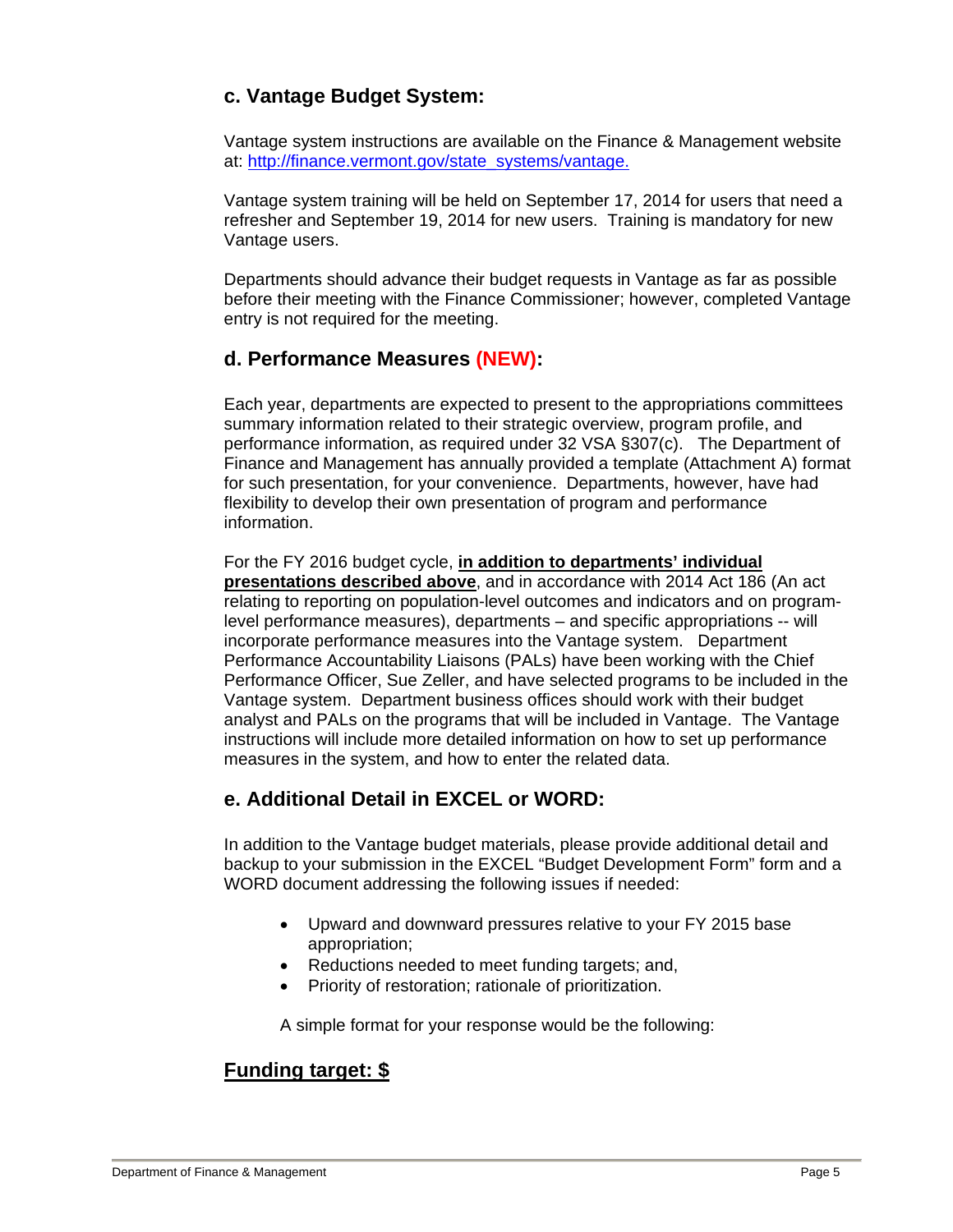**Upward pressures that you face**, including the increases due to payroll, growing caseloads, reduced federal funding etc.; and changed or expanded programs, services, activities.

|          | \$\$ | Explanation |
|----------|------|-------------|
| <u>.</u> | \$\$ | Explanation |
| Etc.     |      |             |

**Reductions** or eliminations or revisions in programs, services, activities necessary to meet target - Please be very specific as to program / service impact.

|      | \$\$ | Explanation |
|------|------|-------------|
|      | \$\$ | Explanation |
| Etc. |      |             |

**Restoration** of programs, services, etc. if funding level improves. Rank in order of priority (i.e., 1= first thing to restore / add if more funding is made available).

| \$\$ | Explanation |
|------|-------------|
| \$\$ | Explanation |
|      |             |

## *4. Employee Suggestions (NEW):*

Many departments have incorporated employee feedback as part of the budget development process. As part of this year's budget process, we would like all agencies and departments to utilize a meaningful method to solicit employee suggestions on how to most effectively address this spending reduction. Employee suggestions should be solicited and discussed with your management teams and, where appropriate, incorporated into your budget proposals. If employee ideas are used as part of the budget response, highlight those areas in your submission.

## *5. Final Budget Submission:*

Final budget targets will be issued in mid-December. Upon receipt of a final target, please finalize Vantage entries as soon as possible, and notify the department's budget analyst when they are complete. Vantage entries must match final target exactly.

Additional materials must be submitted electronically to the Governor, through the Secretary of Administration using the mail folder (**adm-budget@state.vt.us**).

## *6. Current Services Budget*

Section E.100.2(b) of Act 162 of the 2012 Session (see below) contains legislative language that places emphasis on developing a "current services" budget; i.e., "an estimate of what the current level of services is projected to cost in the next fiscal year." As we do every year, in developing the Governor's recommendation, we will identify our current service needs separately from new initiatives. Given the recent language, however, we ask that you pay particular attention to the budget instructions (in subsection  $(3)(e)$ ) -identifying current service needs and new initiatives -- as you develop your summary materials for your meetings with the Commissioner of Finance. In addition, the Vantage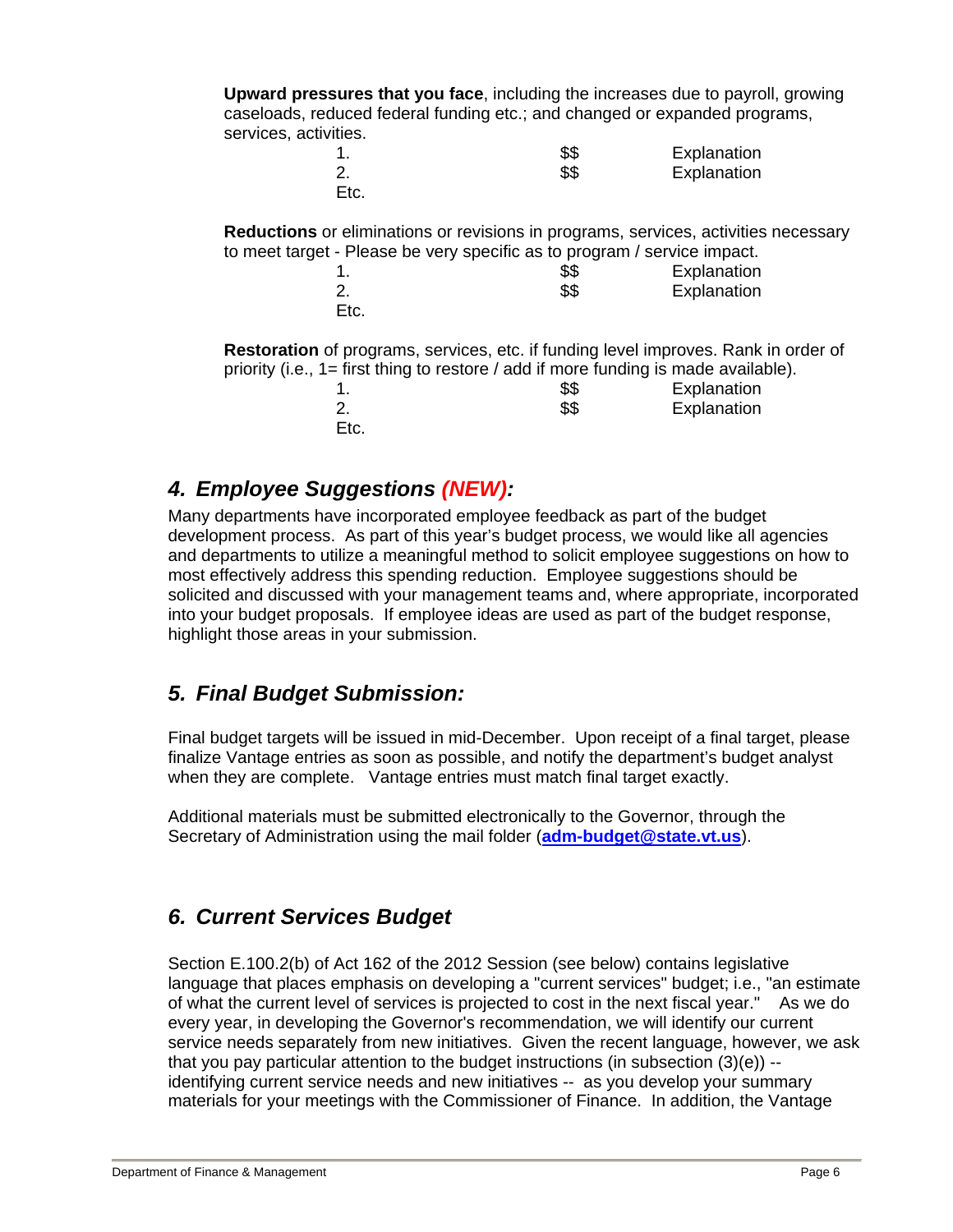budget system specifically requires departments to differentiate between their current services budget and new initiatives.

#### *Sec. E.100.2(b): Current Services:*

*The administration shall develop and publish annually for public review as part of the budget submission process a current services budget, providing the public with an estimate of what the current level of services is projected to cost in the next fiscal year. The initial current services budget shall be submitted with the administration's fiscal year 2014 budget proposal.* 

## *7. Information technology projects or activity*

The Legislature requires that all information technology (IT) activities with a lifecycle cost in excess of \$100,000 be identified through DII as part of the budget submission. IT activities are defined in 3 V.S.A. §2222(a)(10). DII's Enterprise Project Management Office (EPMO) will solicit this information from your Departments in October. It is critical that each and every IT activity that is valued in excess of \$100,000 is clearly idenditifed. Budget requests for IT funding that were not included in DII's unified presentation of IT costs risk not being approved. The detail required by DII includes:

- 1. **IT Activity Name:** The name given to an IT Activity. Based on State statute, an IT Activity may be an on-going IT maintenance activity or an IT project (which is a temporary endeavor undertaken to implement a unique product, service or result).
- 2. **IT Activity Description:** A brief ("elevator pitch") description of the IT Activity.
- 3. **IT Activity Business Lead:** The name of the lead person on this IT Activity. This person should be very familiar with the project/IT Activity details.
- 4. **IT Activity Phase:**
	- For IT projects, list the current project phase:
		- **Exploration:** In the idea stage of the project and you're exploring alternatives.
		- **Initiating:** Beginning to define high-level objectives and are looking to commit to a project.
		- **Planning:** Actively planning the project, including creating detailed business requirements, performing procurement activities (RFP or contract) and developing a project plan/schedule.
		- **Execution:** A project team is executing a project plan and the project manager is monitoring scope/schedule/budget.
		- **Closing:** The project is wrapping up, go-live is complete, and support is being transitioned to operations.
	- For on-going IT maintenance (i.e., not a project) list **Maintenance** as the IT Activity Phase.
- 5. **IT Activity Type:** 
	- $\bullet$  If it's an IT project, list the type:
		- **New Technology:** Implementing a brand new technology for either a new service or for a service that is currently manually provided.
		- **Replace Existing Technology:** The current system is being replaced with something new.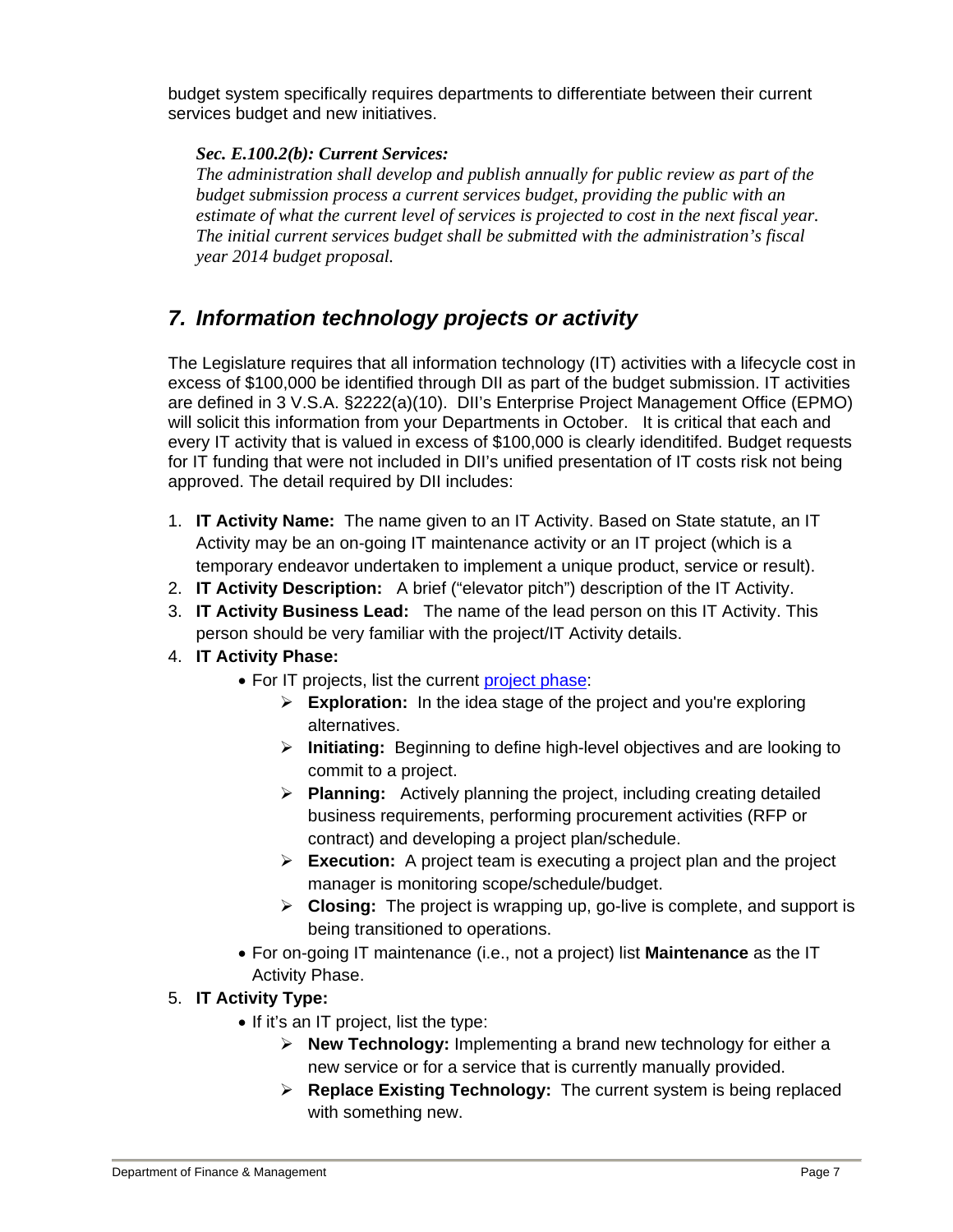- **Upgrade Existing Technology:** Features, functionality and/or enhancements are being added to an existing system.
- **Other:** The project doesn't fit into any of the above descriptions.
- If it's on-going IT maintenance (i.e., not a project) list **Maintenance** as the IT Activity Type.
- 6. Indicate how the **IT Activity aligns with the goals of the FY 2015 FY 2018 IT Strategic Plan: Modernization, Effective Operations, Sustainability, Productivity Improvement or New Solutions Partnering with Other Agencies**.
- 7. Provide **Five Year Cost Information** for each IT Activity broken down by Implementation versus Operating costs (see definitions below chart), as well as funding source (i.e., are you using State or Federal money to fund your IT Activity or if it's both what is the percentage split?). Here is a visual of the cost information being requested:

| FY 15 Costs           | <b>FY16 Costs</b>      | <b>FY17 Costs</b>      | <b>FY18 Costs</b>     | <b>FY19 Costs</b>      |
|-----------------------|------------------------|------------------------|-----------------------|------------------------|
| Implementation:       | <b>Implementation:</b> | <b>Implementation:</b> | Implementation:       | <b>Implementation:</b> |
| S                     | S                      | S                      | S                     | S                      |
| <b>Implementation</b> | <b>Implementation</b>  | <b>Implementation</b>  | <b>Implementation</b> | <b>Implementation</b>  |
| <b>Funding:</b>       | <b>Funding:</b>        | <b>Funding:</b>        | <b>Funding:</b>       | <b>Funding:</b>        |
| % State:              | % State:               | % State:               | % State:              | % State:               |
| % Federal:            | % Federal:             | % Federal:             | % Federal:            | % Federal:             |
| % Other:              | % Other:               | % Other:               | % Other:              | % Other:               |
| <b>Operating:</b>     | <b>Operating:</b>      | <b>Operating:</b>      | <b>Operating:</b>     | <b>Operating:</b>      |
|                       | S                      | S                      | S                     | S                      |
| <b>Operating</b>      | <b>Operating</b>       | <b>Operating</b>       | <b>Operating</b>      | <b>Operating</b>       |
| <b>Funding:</b>       | <b>Funding:</b>        | <b>Funding:</b>        | <b>Funding:</b>       | <b>Funding:</b>        |
| % State:              | % State:               | % State:               | % State:              | % State:               |
| % Federal:            | % Federal:             | % Federal:             | % Federal:            | % Federal:             |
| % Other:              | % Other:               | % Other:               | % Other:              | % Other:               |

*Implementation costs* are the one-time project costs (that can span across multiple fiscal years) to get that IT Activity up and running (e.g. implementation/installation costs, hardware, software licenses purchased as part of the installation, project management or other contracted resources, and the State labor implementation costs).

*Operating costs* are the on-going costs of performing that IT Activity (e.g., annual maintenance fees, software and hardware costs, licensing fees, hosted cloud provider fees, and labor costs).

- 8. Indicate if the IT Activity **generates Revenue** for the State.
- 9. Provide an **explanation for any expected increases in the cost of the IT Activity from FY 2015 to FY 2016** (i.e., will more be spent on this IT Activity in the upcoming fiscal year than in the current one).

Indicate if this IT Activity will be **included in the FY16 budget submission.**  If you have questions about whether an activity or project for which funds will be expended meets the criteria to report those projects to DII, contact DII Commissioner Richard Boes at 828-4141, or Deputy Commissioner Darwin Thompson at 828-1142.

Please note, in constructing budget detail submissions, it is not appropriate to budget IT contracting in 507600 - Other Contracts and 3rd Party Services. Use a specific IT-related account.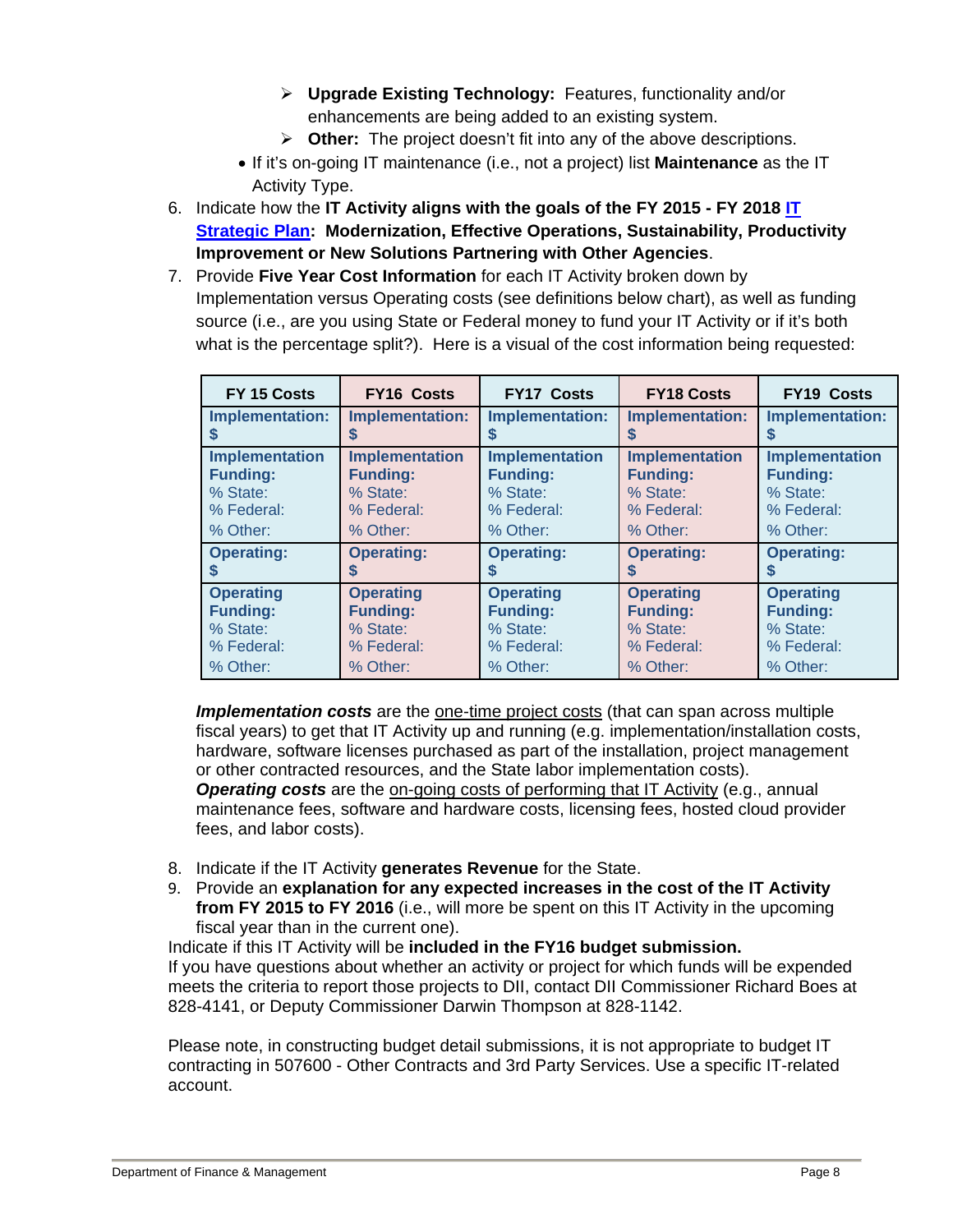## *8. New positions:*

Only those requests for new positions for which the requesting department has existing or available base funds to support the position will be considered. Your request for new positions must include the formal title of the position, fund source, position type (limited service, classified, exempt), estimated cost (personnel and operating), and detailed justification. For multiple position requests, please prioritize the positions within your department or agency.

## *9. Budget Development Form and Interdepartmental Transfer / Federal Receipts Form:*

32 VSA §307(b) requires as part of the budget submission detailed information concerning:

- (1) The specific special funds used as receipts in the budget.
- (2) Explanations of interdepartmental transfers, including which department is the source**. If your funding is reliant on interdepartmental transfers, be sure to coordinate with the source department.** Do not assume that both departments have the same expectations. Written funding agreements are recommended.
- (3) Budgeted positions.
- (4) Changes in program funding levels and associated policy changes in the requested budget.

Vantage is configured to meet all four of these requirements; however, departments are responsible for the accuracy of their Vantage entries, and any supplementary, summary, or explanatory information, including the Budget Development Form. Documentation on Interdepartmental Transfers Receipts and Federal Receipts are now generated by departments from the Vantage system.

A blank template "Budget Development Form" to illustrate changes from your FY 2015 appropriation to your FY 2016 request is attached as Attachment B. This is the form to be submitted as part of the exercise.

## *10. Grants, gifts, loans, things of value:*

32 VSA § 5 requires that **all new grants, gifts, loans or things of value** with a value over \$5,000 received by the State must be accepted in accordance with the statutory procedure requiring submission to the Joint Fiscal Office through the Governor. (Form AA-1 is the administrative vehicle for this submission.) **Including these items in the budget is not a substitute for this process.** However, once duly accepted, grants (on-going revenues and expenditures) should be budgeted in subsequent years.

Please note that items of \$5,000 or less may be accepted, with notice to the Secretary of Administration and the Joint Fiscal Office (see 32 VSA Sec 5(a)(3)).

## **B. FY 2015 Budget Adjustment:**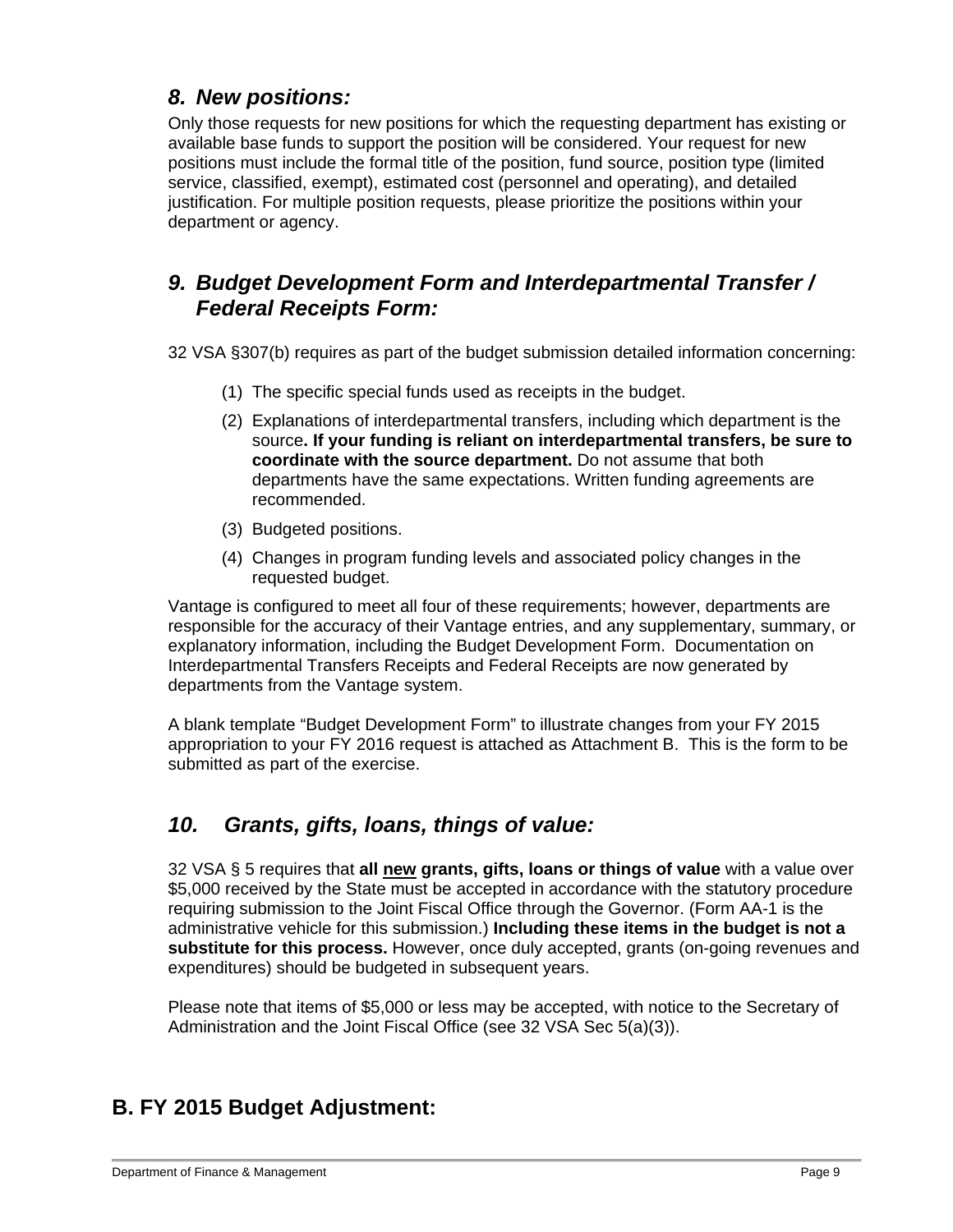The budget adjustment process may be considered for extraordinary needs that we have not already identified, and for internal funding changes that cannot be accommodated by administrative means (i.e., appropriation transfers, excess receipts, etc.). There is limited capacity this year to deal with expenditure increases in the FY 2015 budget adjustment.

For development of the Governor's recommended FY 2015 Budget Adjustment bill, we will utilize the July 24, 2014 revenue forecast approved by the Emergency Board. Further adjustments to the FY 2015 Budget Adjustment proposal may be necessary based upon any revisions to the consensus revenue forecast by the Emergency Board at its January 2015 meeting.

**The first recourse in solving current-year budget issues is to redirect resources within your existing funding.** Please bring to our attention any significant issues that will behandled in this way, identifying the problem and a solution, and whether Budget Adjustment action (e.g., transfer of funding between appropriations) is required.

Any requests for additional General Fund spending will be subject to a very high standard of necessity. Prior to consideration of a request, the requesting department's budget will be reviewed by Budget & Management to ascertain why the budget adjustment need developed, and whether other factors exist with the department's current-year spending pattern that could mitigate the need for the request.

As noted above, we may be using the Budget Adjustment for funding and programmatic changes that can be implemented prior to FY 2016. Please bring to our attention any opportunities to trim funding, reduce or restructure and eliminate program activities in FY 2015, to ease the transition to reductions required by the funding constraints of FY 2016 and future fiscal years.

Notification of budget adjustment proposals should include a description of the causes of increased or decreased expenditures or receipts, the related actions already taken to contain increased spending, and the proposed remedy. A request should cite all specific sections of the FY 2015 Appropriations Act that are affected and include draft language of the changes required.

**Requests for inclusion in the Budget Adjustment must be submitted electronically to the Governor, through the Secretary of Administration using the mail folder (**admbudget@state.vt.us**) by October 10, 2014.** Responses must be approved by the Commissioner or the exempt head of your Agency, Department or Office.

Fiannce and Management encourages requests for transfers of appropriations or expenditure of "excess receipts" that can be anticipated, which (1) represent on-going expenditures that have repeatedly been handled as excess receipts; or (2) for large amounts, be presented for the FY 2015 Budget Adjustment. While administrative solutions (i.e., approval by the Commissioner of Finance & Management) remain available for such items that cannot be predicted, Finance and Management wants to utilize the Budget Adjustment more fully for the review and approval process and most certainly for sizeable and potentially controversial transfers or increased expenditures.

As noted above, new grant receipts (e.g., federal grants) should be submitted for approval per 32 VSA § 5. They will be sent to the Joint Fiscal Committee separately; **do not include them in the Budget Adjustment as proposed changes to appropriations.** 

## **C. Executive Fee Bill**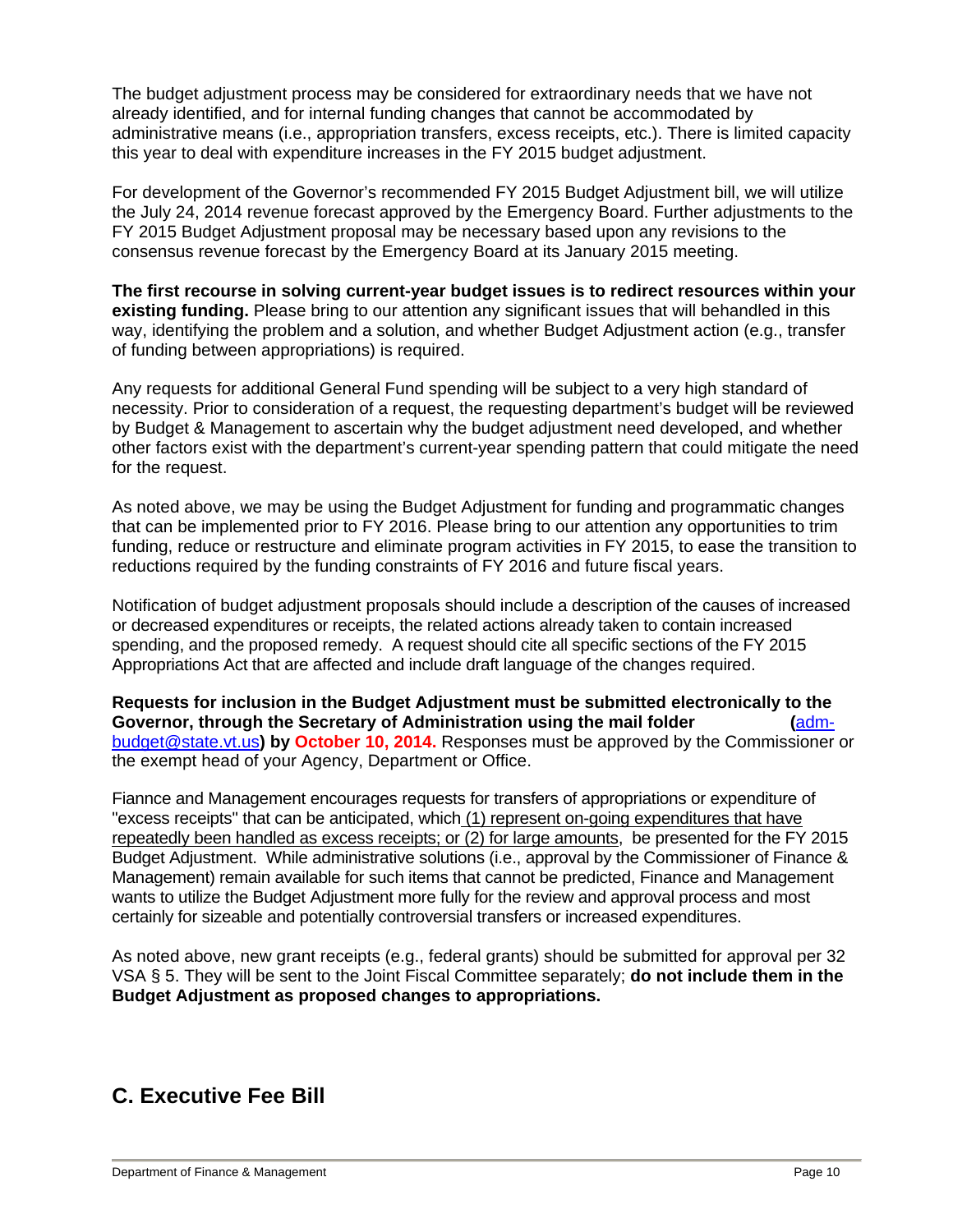In the 3-year cycle, the focus of the Executive Fee Bill this year will be on Human Services and Agency of Natural Resources. Other than for emergency situations, only these areas of State government will be considered for inclusion in the Fee Bill. Changes in fee legislation might include: new fees, changes to existing fees, reauthorization or termination of fees, re-designating the funds into which the fees are deposited, and clarifications in current statutory authorities to charge and retain fees. Any changes proposed should be designed so that no additional adjustments would be needed at least for three years, when the opportunity to change fees will again occur.

Fee changes should be consistent with budget proposals and any fee changes that would create differences from revenue projections based on current fee or charge structures need to receive specific approval from Finance and Management.

Please be sure that ALL fee change proposals are forwarded to Finance and Management office for inclusion in the Fee Bill, even if the associated programmatic changes were to occur in different pieces of legislation. They may ultimately be rejoined in other legislation, at the Legislature's discretion.

Proposals should cite the existing statute, showing exactly how it needs to be changed, and provide a strong rationale for the necessity of the change. Any revenue impact should also be clearly shown.

32 V.S.A. §605(d)(2) specifies the justifications deemed acceptable in support of fee requests, and which should accompany the requests. The prime consideration is an analysis or discussion of the relationship between the revenue to be raised by the fee or the change in the fee, and the cost or the change in the cost of the service, product or regulatory function supported by the fee. The underlying premise is that, normally, fees are tied to costs of service; other justifications may be advanced, but they must be clearly supported and grounded in policy considerations. Please contact your Budget Analyst at Budget & Management to discuss any such rationales.

The Legislature has asked that proposals for the Fee Bill be prepared using a specific electronic format which we will send on request. (Contact Aimee Pope at: aimee.pope@state.vt.us to request the format.) **Please submit your proposals to the Governor, through the Secretary of Administration using the mail folder (**adm-budget@state.vt.us**) by October 10, 2014.**

## **D. Miscellaneous Tax Bill**

Budget submissions should clearly identify legislative proposals that have tax implications. The submission should include a description of the proposal, a revenue estimate if known, whether an agency or a department intends to advance the proposal as part of the Miscellaneous Tax Bill or a separate piece of legislation, and the appropriate contact person at the department. This information will be used to ensure that proper revenue estimates are provided by the Tax Department to the Department of Finance & Management, and ensure the Tax Department is aware of and understands all tax proposals prior to their submission to the Legislature. **Please submit these proposals electronically to the Governor, through the Secretary of Administration using the mail folder (**adm-budget@state.vt.us**). Upon submission, tax proposals should be clearly labelled as such. If you would like to discuss proposals, please contact Mary Peterson, Tax Commissioner, at 828-3763.**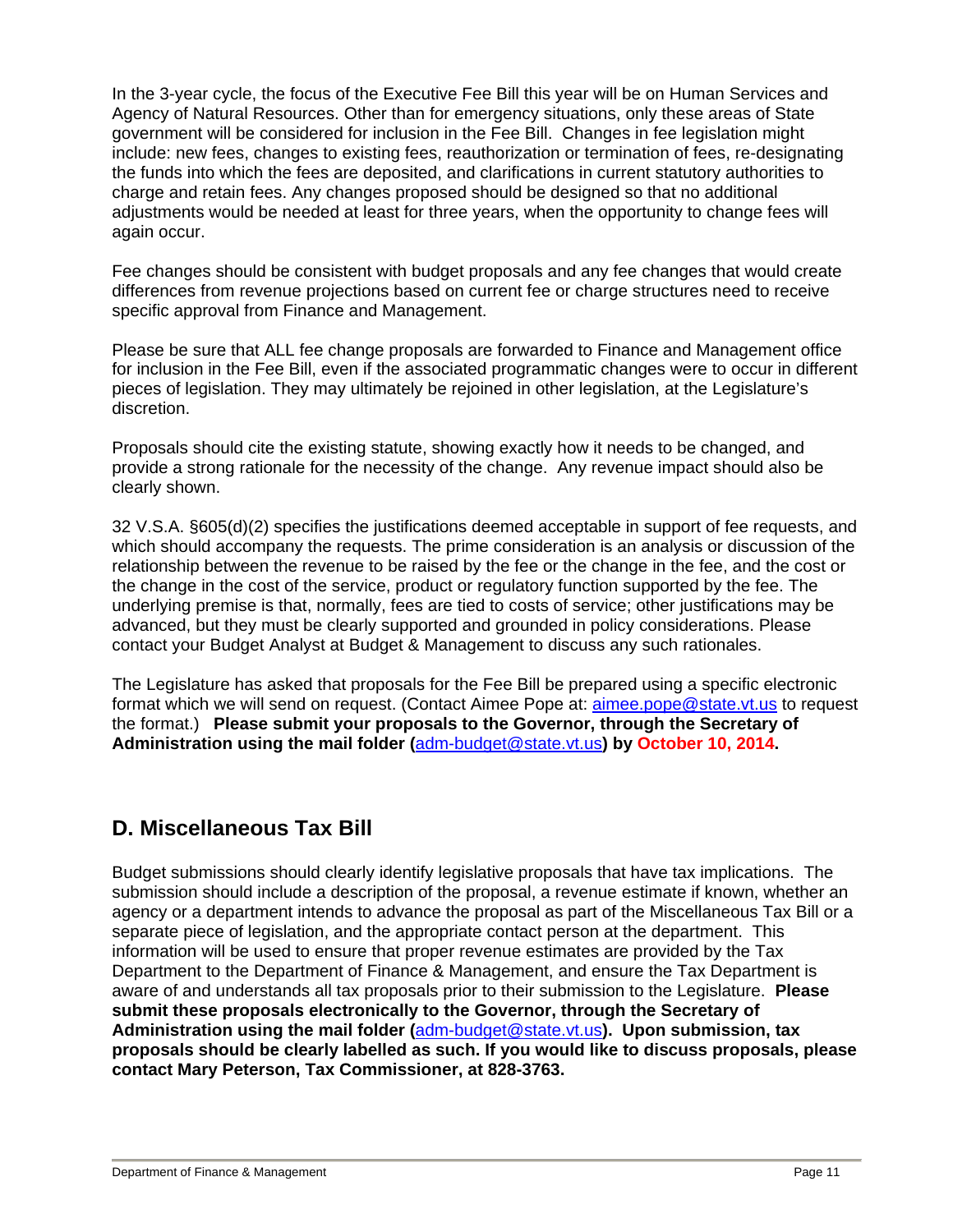## **E. Appropriations Bill Narrative**

Please closely review the verbiage associated with your appropriations or programs in Act 179 of the 2014 session and identify to us any **necessary** changes that **must** be made in order to implement your department's budget plan as part of the FY 2015 Budget Adjustment and/or the FY 2016 Appropriations Bill. The best way to communicate these changes is to return a copy of those portions of Act 179, marked up for any deletions, additions, or changes. It is your responsibility to be aware of language from other bills in prior years which may need modification.

**Please submit your marked-up narrative portions to your Budget & Management Analyst by October 10, 2014 for Budget Adjustment language changes and by December 12, 2014 for FY 2016 Big Bill language.** 

## **F. Self-Assessment of Internal Controls Scorecard:**

The Commissioner of Finance and Management will be requesting an update on the status of compliance with Administrative Policies and Procedures. See below from the Self-Assessment of Internal Controls.

#### **IMPORTANT: New Requirement for Metric #3 - Compliance with Administrative Policies and Procedures**

For each item (*if any*) of non-compliance (i.e., '**NO'** response to any of the 58 questions pertaining to Administrative Policies and Procedures) – **If substantive compliance is not achieved by October 31, 2014, then a written corrective action plan must be submitted by the department's appointing authority to the Commissioner of Finance & Management by December 1, 2014.** For each non-compliance item, the plan must specify: **(1) expected date** that compliance will be achieved, **(2)** summary of **key steps** to be taken to achieve compliance, and **(3) contact information** for the responsible person(s).

*A corrective action plan is not required if compliance is attained by October 31st.* 

[Budget Development Timetable follows on next page.]